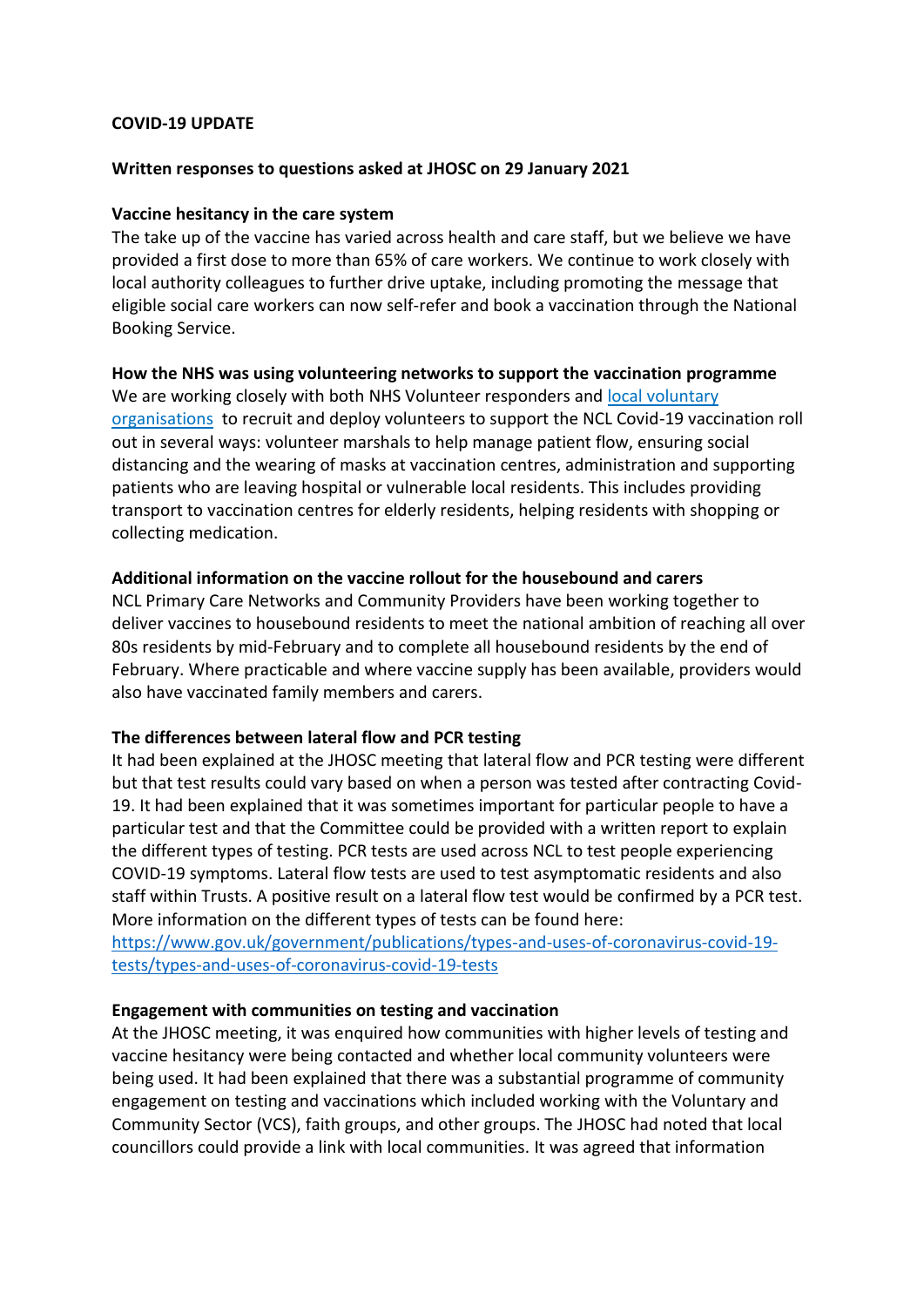would be provided to members about local engagements to the Committee and encouraged councillors to provide any relevant information and feedback.

A summary of the community engagement work being carried out includes:

- A range of online seminars are being produced by local authorities to promote vaccine take up with communities in their boroughs. These include question and answer sessions with panels of experts to address concerns and improve uptake. Many of these are targeted at communities disproportionately affected by Covid and where early data is showing uptake is lower.
- Videos are being produced featuring trusted voices from communities to encourage people to take the vaccine. Some of these are being produced in different languages and feature faith leaders, council leaders, celebrities and sports stars respected by communities
- A lot of work is going on with faith leaders of all religions to encourage their communities to have the vaccine.
- Engagement is being done at grass root level, working with VCS organisations to better understand the barriers to vaccination and to improve access where it is needed. Feedback is informing the operational delivery, for example, providing pop up clinics in faith settings
- Community radio and television is used to reach communities. Somali TV and radio programmes were accessed by over 100,000 people. Feedback has shown this has made previously hesitant people change their minds and have their vaccine.
- Daily online seminars with clinical leaders have been run for staff, including social care staff, to improve take up in settings such as care homes. There has been a daily webinar programme with GPs and opportunities for staff to have 1-2-1s to get their concerns answered. A care home workforce toolkit was also developed
- A series of visits to vaccination centres have been arranged for MPs and councillors and they have been supporting getting messages out to their constituents
- A lot of media and social media coverage has been generated to share key messages again working with leaders from different communities
- We are commissioning work with local representative community organisations to gain insight into barriers and how we can address them to improve uptake
	- We are developing local, culturally and spiritually appropriate materials
	- We are working with operational colleagues on engaging appropriately with other specific vulnerable groups, such as the homeless, migrants and refugees, asylum seekers, carers, and people with learning disabilities and other physical disabilities.

In terms of the support councillors can provide, making sure messages are shared with the communities they serve, promoting vaccination within those communities, working with council colleagues on videos and events and feeding back any intelligence they pick up through their work on issues that need to be resolved, concerns raised or any themes as to why people are not getting their vaccination.

# **Queuing arrangements for the Covid-19 vaccine, particularly for older people**

Each site does everything possible to ensure that residents are vaccinated quickly. We understand that, on occasion, unexpected delivery delays have resulted in longer than planned waiting times. All residents invited to come for a vaccine are asked not to come